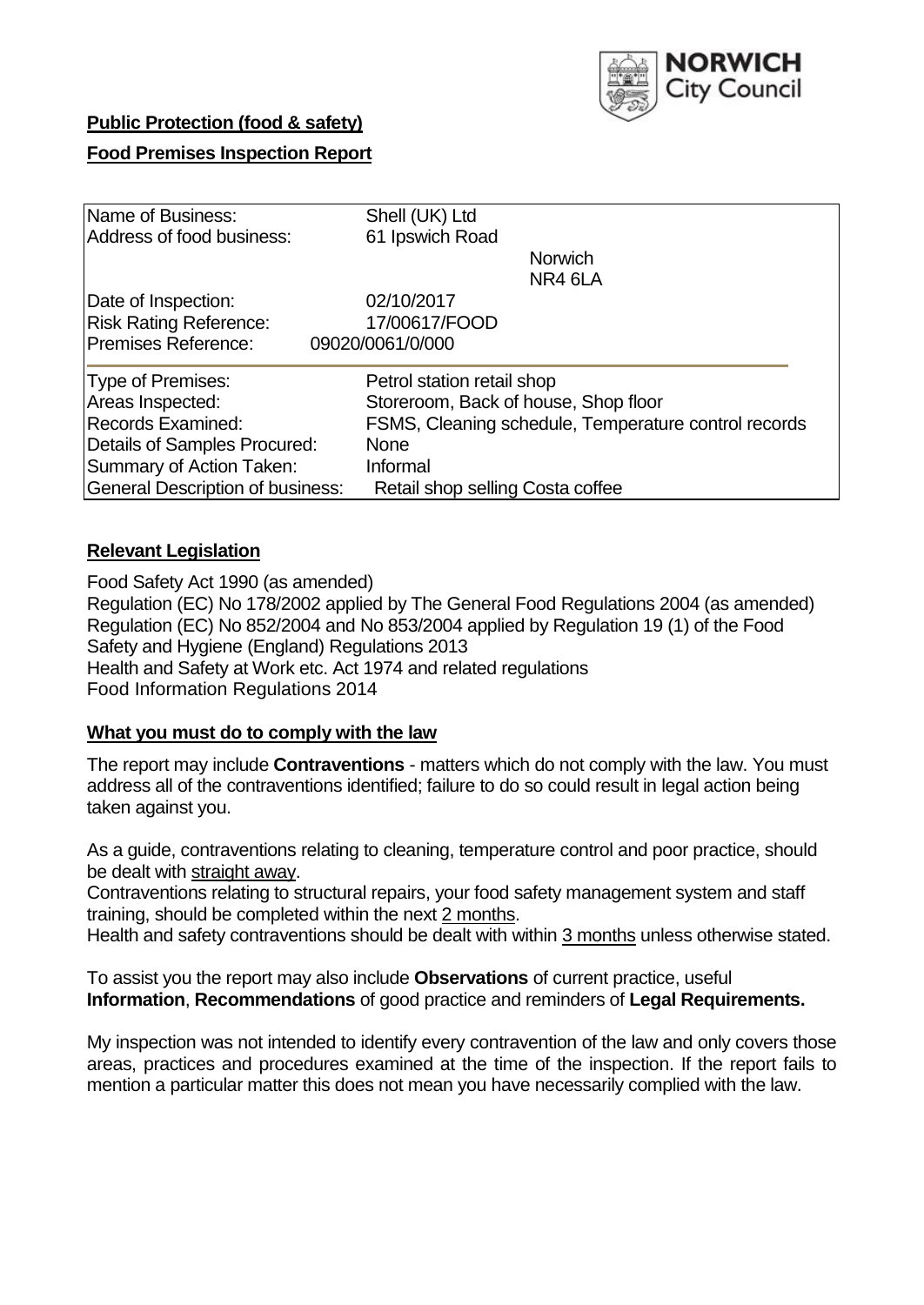# **FOOD SAFETY**

## **How we calculate your Food Hygiene Rating:**

The food safety section has been divided into the three areas which you are scored against for the hygiene rating: 1. food hygiene and safety procedures, 2. structural requirements and 3. confidence in management/control procedures. Each section begins with a summary of what was observed and the score you have been given. Details of how these scores combine to produce your overall food hygiene rating are shown in the table.

| <b>Compliance Area</b>                     |          |                  |           | <b>You Score</b> |               |    |           |    |                |  |
|--------------------------------------------|----------|------------------|-----------|------------------|---------------|----|-----------|----|----------------|--|
| Food Hygiene and Safety                    |          |                  |           | 0                | 5             | 10 | 15        | 20 | 25             |  |
| <b>Structure and Cleaning</b>              |          |                  | $\Omega$  | 5                | 10            | 15 | 20        | 25 |                |  |
| Confidence in management & control systems |          |                  | 0         | 5                | 10            | 15 | 20        | 30 |                |  |
|                                            |          |                  |           |                  |               |    |           |    |                |  |
| <b>Your Total score</b>                    | $0 - 15$ | 20               | $25 - 30$ |                  | $35 - 40$     |    | $45 - 50$ |    | > 50           |  |
| <b>Your Worst score</b>                    | 5        | 10 <sup>10</sup> | 10        |                  | 15            |    | 20        |    | $\blacksquare$ |  |
|                                            |          |                  |           |                  |               |    |           |    |                |  |
| <b>Your Rating is</b>                      | 5        | 4                | 3         |                  | $\mathcal{P}$ |    |           |    | $\overline{0}$ |  |

Your Food Hygiene Rating is 5 - a very good standard



# **1. Food Hygiene and Safety**

Food hygiene standards are high. You demonstrated a very good standard of compliance with legal requirements. You have safe food handling practices and procedures and all the necessary control measures to prevent cross-contamination are in place. Some minor contraventions require your attention. **(Score 5)**

# Contamination risks

**Observation** Contamination risks were controlled.

#### Hand-washing

**Observation** Hand washing was managed well and wash-hand basins were well stocked with hand cleaning material.

#### Personal Hygiene

**Observation** I was pleased to see that standards of personal hygiene were high.

#### Temperature Control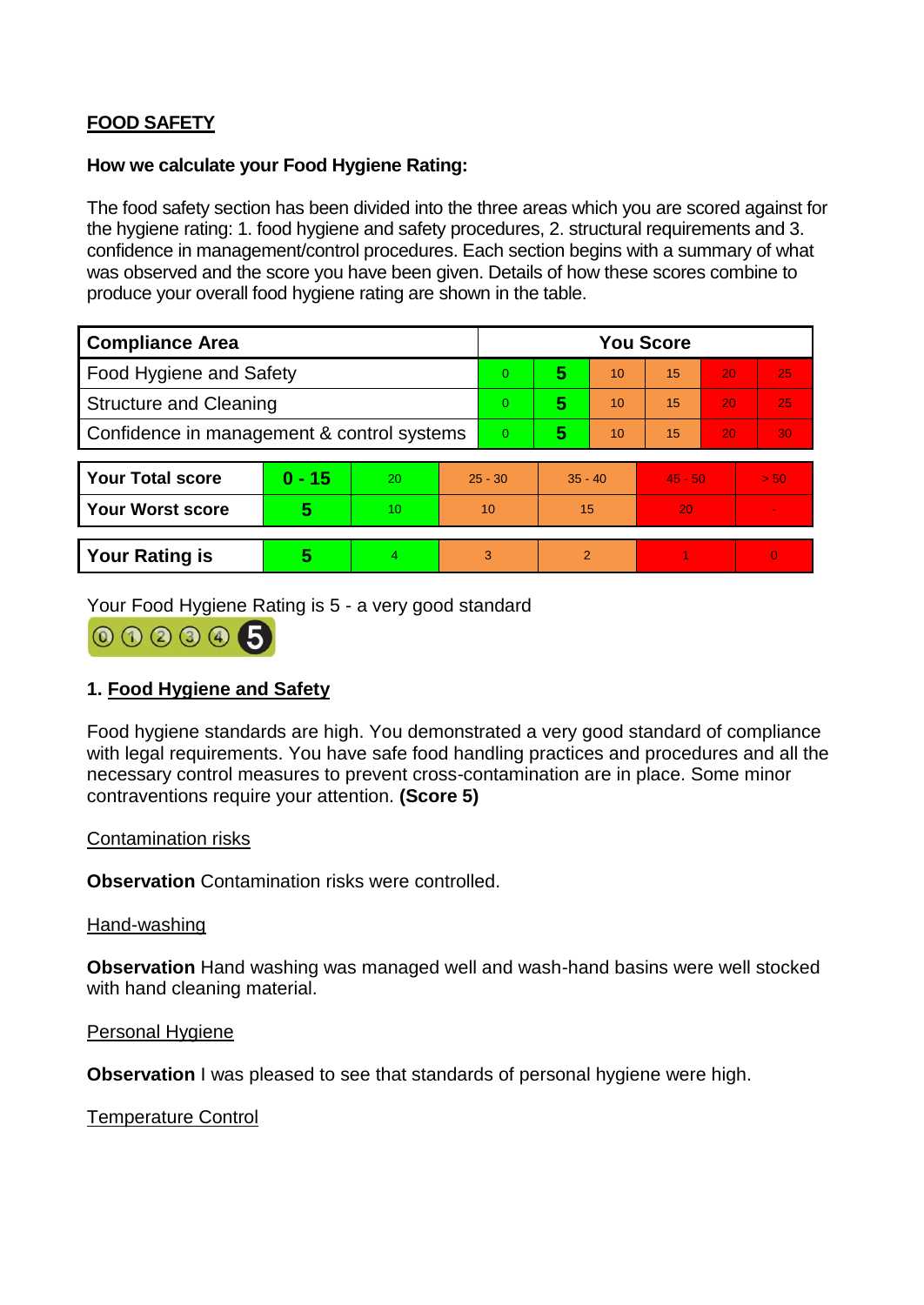**Observation** I was pleased to see you were able to limit bacterial growth and/or survival by applying appropriate temperature controls at points critical to food safety and that you were diligently monitoring temperatures.

**Observation** I noted from your records; your freezer temperatures, for the ice cream freezer had on a number of occasions been recorded at around -11C to -13C, you have recorded this problem and reported it for repair, however, the repair is still outstanding.

Resolve this issue promptly to prevent any problems occurring with your frozen ice cream stock or take the freezer out of use until the repair has been conducted.

## Unfit food

**Observation** You have a very small food storage area / stock room - ensure that food and drink items are stored separately from any cleaning or car products.

# **2. Structure and Cleaning**

The structure facilities and standard of cleaning and maintenance are all of a good standard and only minor repairs and/or improvements are required. Pest control and waste disposal provisions are adequate. The minor contraventions require your attention. **(Score 5)**

# Cleaning of Structure

**Contravention** The following structural items could not be effectively cleaned and must be covered or made non-absorbent:

 In the rear stock room the floor is painted but the paint is worn in the centre due to use, recover or seal the floor to make it easy to clean and disinfect.

#### Cleaning Chemicals / Materials / Equipment and Methods

**Observation** I was pleased to see that the premises was kept clean and that your cleaning materials, methods and equipment were able to minimise the spread of harmful bacteria between surfaces.

#### Facilities and Structural provision

**Observation** I was pleased to see the premises had been well maintained and that adequate facilities had been provided.

#### **3. Confidence in Management**

A food safety management system is in place and you demonstrate a very good standard of compliance with the law. Food hazards are understood properly controlled managed and reviewed. Your records are appropriate and generally maintained. Your staff are suitably supervised and trained. You have a good track record. There are some minor contraventions which require your attention. **(Score 5)**

#### Type of Food Safety Management System Required